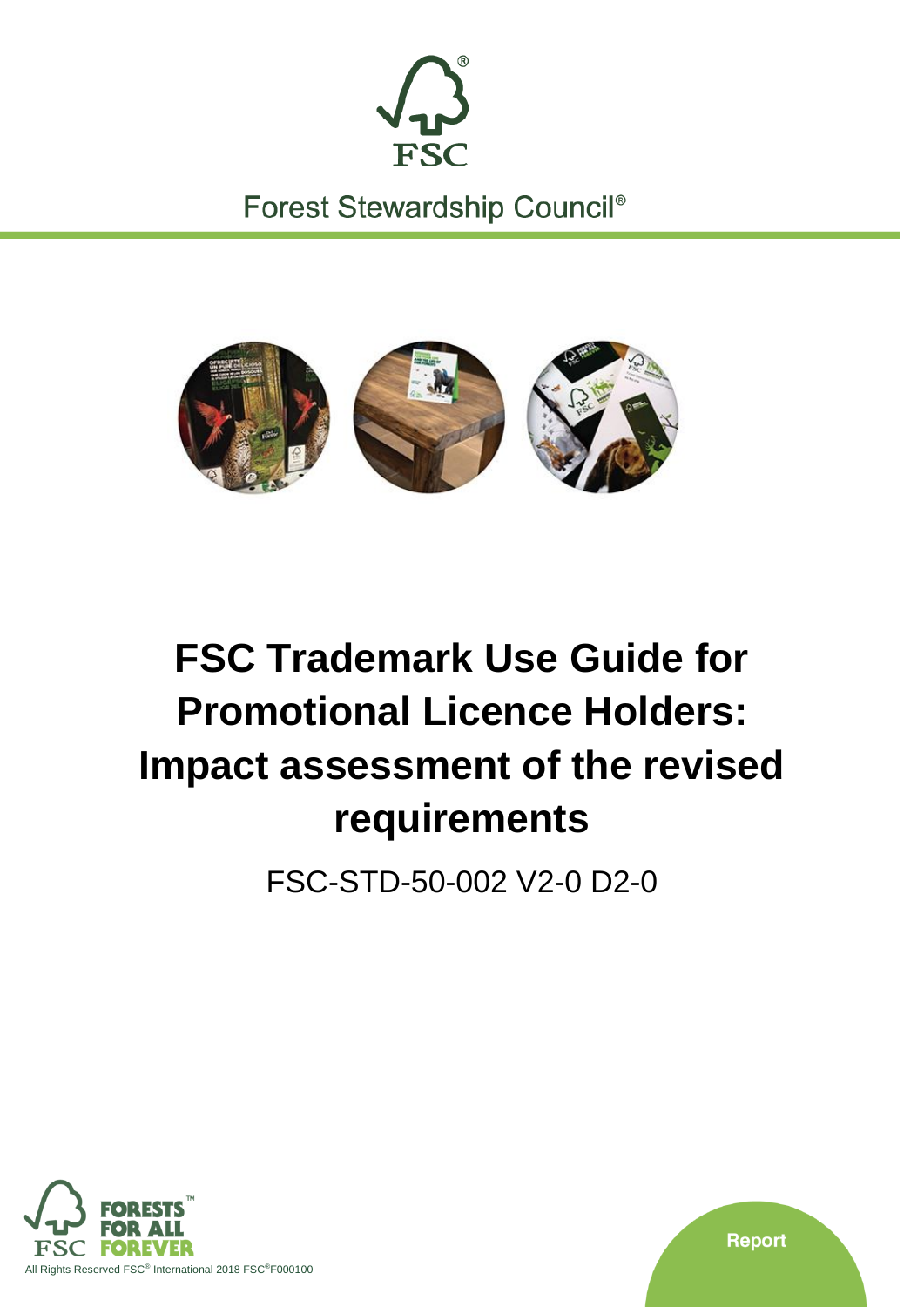# **Introduction**

This document contains an assessment of the potential impacts on the Forest Stewardship Council® and FSC® stakeholders regarding the revised guideline *FSC Trademark Use Guide for Promotional Licence Holders,* previously known as the standard FSC-STD-50-002 V2-0 *Requirements for promotional use of the FSC trademarks by non-certificate holders.*

The analysis was performed by FSC staff as a desk-based study and intends to serve stakeholders as a complementary source of information during the second round of public consultation on the revised draft guidelines (Draft 2).

This analysis is based on several sources of information. In addition to desk research, it includes data from surveys conducted with promotional licence holders and FSC network partners, including discussions held at the *Trademark Service Providers Forum* in 2017 and regular technical working group meetings.

# **Stakeholder expectations**

The expectations are formulated in the *FSC Global Strategic Plan 2015–2020* as the following critical results area:

*1.1 FSC will improve certification uptake, cost-effectiveness, and outcomes by stabilizing and simplifying FSC policies, standards, and procedures while maintaining system integrity, transparency, and credibility.*

The revision of the trademark promotional use requirements is guided additionally by the revision of FSC-STD-50-001 *Requirements for use of the FSC trademarks by certificate holders* and by Motion 29, which was approved by the FSC membership during the FSC general assembly in 2014:

*To support FSC's strategic plan and the brand positioning process, FSC® is requested to redefine the FSC® trademark standards in order to facilitate larger use of the FSC® trademark on conforming products and in off-product promotional uses. This includes both simplification of requirements for trademark use and of approval procedures, but it excludes changes to current artwork that would impact trademark registration.*

# **How have these expectations been addressed in the revised draft?**

# **Motion 29**

The motion requested FSC to redefine its trademark standards to facilitate wider use of FSC trademarks on conforming products and in off-product promotion. The feedback received from stakeholders indicated that the main barriers for promotional licence holders are as follows. (These three issues are expanded on below, together with additional expectations.)

- The requirement to submit evidence to verify all individual products the organization wishes to promote as FSC certified is administration heavy and slows down the process.
- An organization is unable to promote finished and FSC-labelled products for retail when it has manufacturing operations for forest-based products.
- Where FSC labels are not visible, organizations cannot promote the products used within their businesses.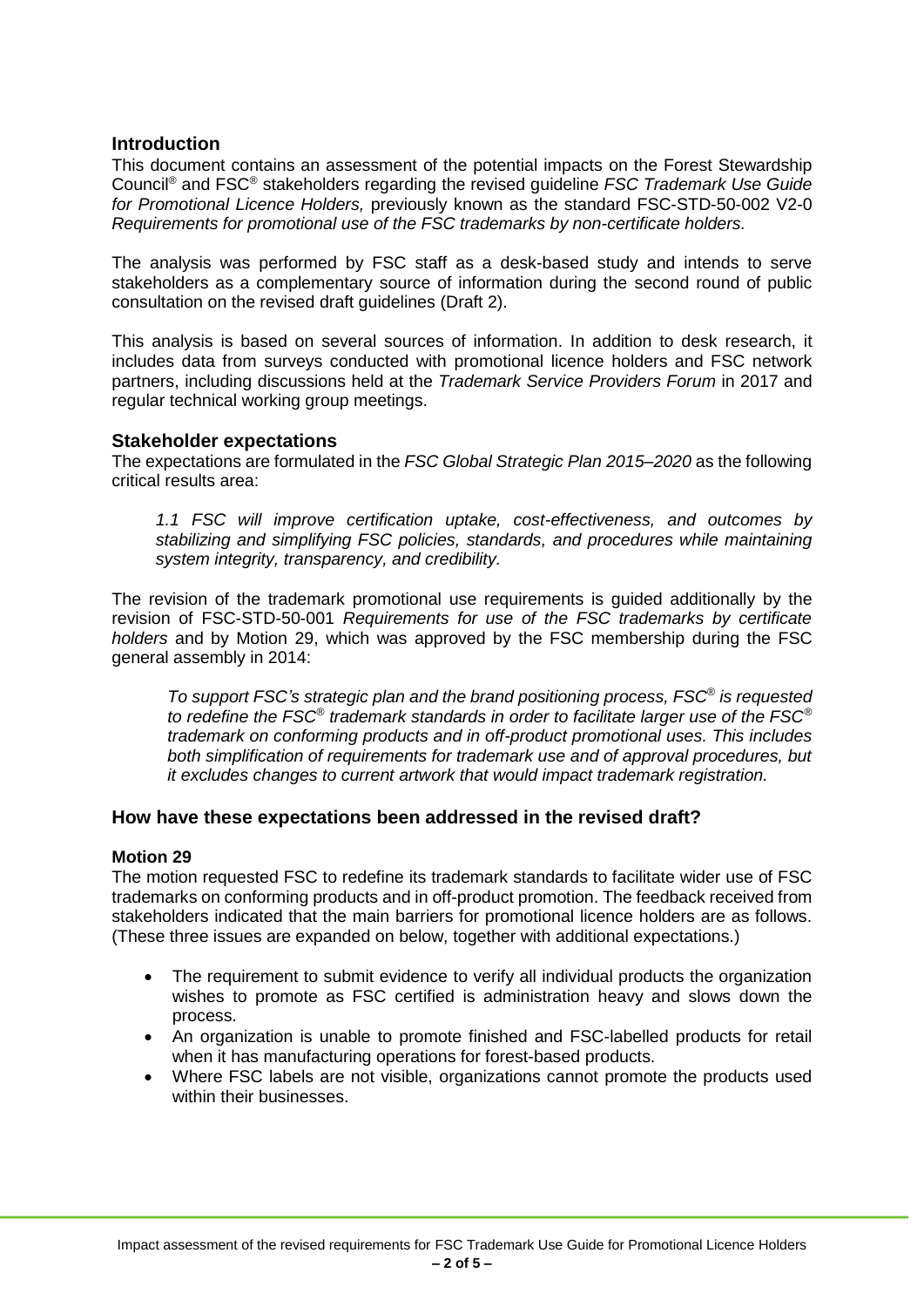# **Conditions for the verification of products: a heavy administrative burden**

Currently, there is a requirement for promotional licence holders to submit documentation, such as invoices or delivery documents, to verify the FSC status of all individual products they wish to endorse in their promotional materials. This creates a heavy administrative burden and delays the process for both parties. It can be particularly frustrating when promotional licence holders expect fast delivery times. This issue is amplified when the organization offers a wide variety (hundreds or thousands) of FSC-certified products for retail.

This issue is addressed in the revised guidelines by changing the focus to require checks on promotional licence holders' certified suppliers and sources instead of individual products. Trademark service providers (TSPs) can determine whether the certified suppliers/sources are sufficient, based on an internal risk assessment to identify the likelihood of uncertified products being promoted. If the risk assessment is not satisfactory, the TSP can request additional proof of certification and FSC claims, such as purchase documentation.

Promotional licence holders who have demonstrated their due diligence and their knowledge of the guidelines do not need to go through the full verification process with the TSP. Instead, they can jointly agree the core requirements of their internal control system. TSPs can conduct an annual desk-based inspection to ensure the requirements are followed. The system will also ease and speed up the process of approving trademark use.

## **Organizations with manufacturing operations for forest-based products**

The revision of requirements took account of stakeholders' views on opening trademark use licensing for additional organizations. Organizations that have manufacturing operations for forest-based products but sell finished and FSC-labelled products for retail are not currently eligible for a trademark licence. Revision of the guidelines provides an opportunity to reexamine, and possibly amend, these eligibility requirements. Doing so would increase flexibility and facilitate broader use of the FSC trademarks.

The first consultation showed there is support for allowing organizations with manufacturing operations to become trademark licencees, so they can promote finished labelled products that are not produced by them, but only when adequate safeguards are in place. The procedure to licence these types of organizations based on risk assessment is not included in the guidelines; however, a procedure for TSPs to follow will be included. The main risk that should be addressed is the potential for confusion about the certificate-holder status of the organization.

## **Procurement claims**

The guidelines include information on making procurement claims within the existing FSC system and framework. There are instances when the FSC label is no longer visible on products used in out-of-home situations (e.g. cafes, bars, restaurants, convenience stores, hotels, etc.). Currently, these organizations cannot promote the products used within their businesses. The inclusion of procurement claims will meet the needs of promotional licence holders who wish to make such claims.

## **Linking back to certified sources**

Promotional licence holders are informed that there are conditions under which a licensee can be exempt from the requirement to source directly from an FSC-certified supplier, providing they meet set criteria. For example, when a retailer purchasing arm is not certified but is responsible for purchasing FSC products for the commercial arm of the organization. In addition, if a retailer purchases juices from a juice manufacturer who is not certified, the manufacturer can sell their juices in FSC-certified beverage cartons, providing these are produced by an FSC-certified manufacturer.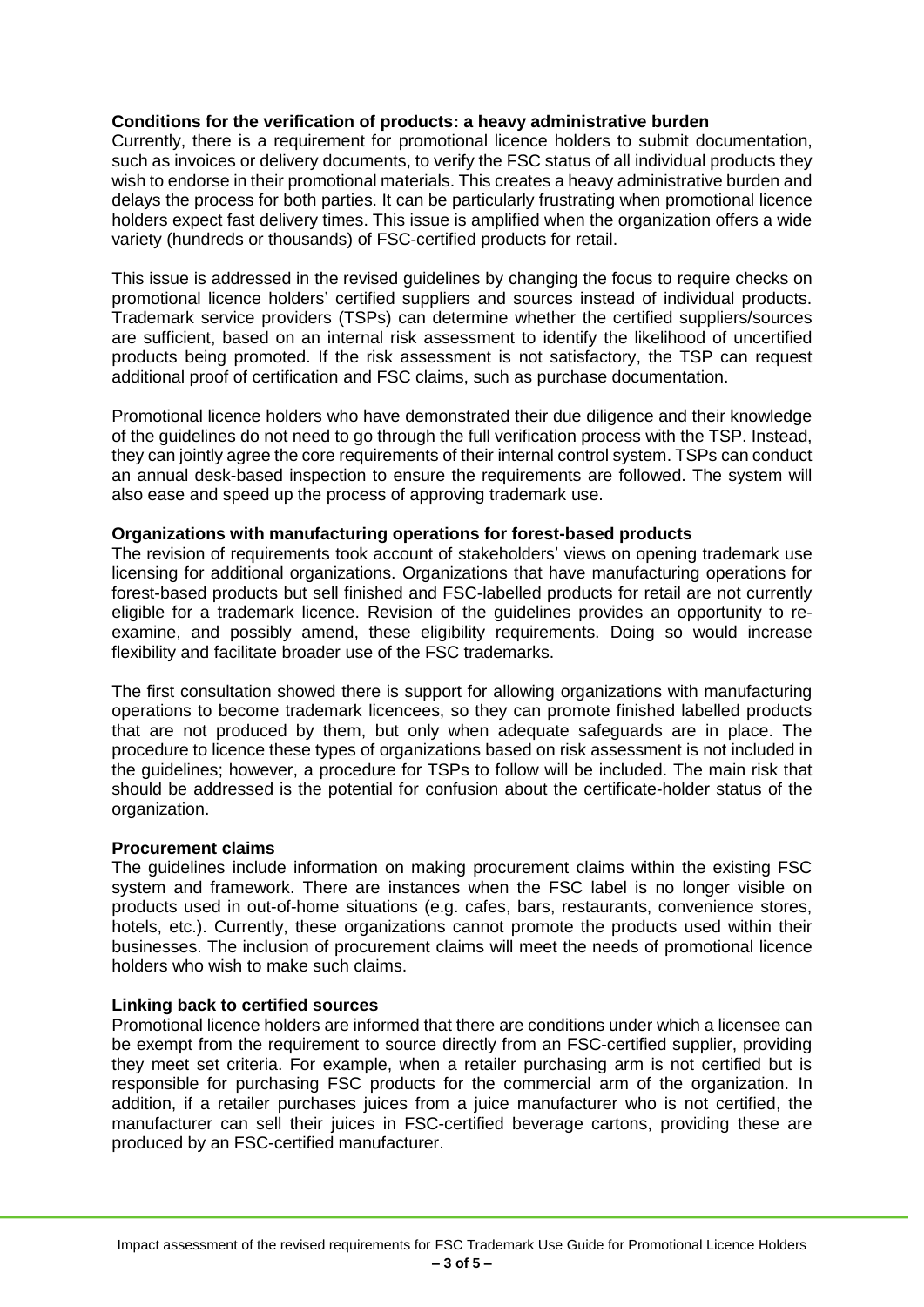## **Greater clarity and flexibility on graphics requirements**

Graphics requirements have been made clearer and more flexible. For example, the recommended minimum size of the FSC logo has been reduced. Guidance on how to communicate information about FSC and FSC-certified products carrying different claims is provided to facilitate messaging. Also included are some examples of how to present the FSC trademarks and designs in digital promotions.

## **From standard to guidelines**

The whole guide has been reviewed and redundant requirements deleted. Graphical examples and simplified wording have been used to develop a more compact document that is easier to work with. Several topics that were intended as FSC internal procedures have been removed and these will be included in an internal operational procedure document, thus removing information that promotional licence holders do not need. In response to the views of promotional licence holders that some FSC requirements are overly restrictive and negative, the language of the document is now more positive and proactive.

## **Reference and inclusions of ecosystem services**

Guidance is provided on how to make ecosystem services promotional claims, with links to FSC-PRO-30-006 *Ecosystem Services Procedure*. The procedure offers businesses and governments a new tool to demonstrate and communicate the impacts of their purchases, investments, and financial support on the conservation and restoration of forest ecosystem services.

# **What are the impacts on stakeholders?**

## **Impact on promotional licence holders**

The revised document is written in clear language and incorporates useful advice notes. The administrative burden relating to the verification of products is now reduced, and promotional licence holders and TSPs have greater control over the management of the proof and artwork documentation and approval process.

Ready-to-use examples for messaging about FSC and FSC-certified products are provided. All these changes should facilitate FSC trademark use by promotional licence holders. No new cost implications are foreseen in complying with the compulsory parts of the requirements.

Allowing procurement claims will increase promotional opportunities for promotional licence holders, while the inclusion of manufacturers and licensees that are not sourcing directly from certified suppliers will widen prospects for participation in the FSC system.

## **Impact on trademark service providers**

Verification of products will be more prompt and trademark use approvals will be easier once the streamlined requirements are in place. Some new aspects will have to be added for desk inspections where licensees control the trademark use themselves, and a procedure for confirming that promotional licence holders have a good track record of trademark use needs to be created. It is expected that considerably less time will be needed for trademark approvals, when promotional licence holders who understand the trademark requirements and have demonstrated their due diligence in ensuring the promoted products are FSC certified make the transition to a 'trademark use management system' instead of needing to seek the approval of a TSP. Less time will be needed for guidance on matters relating to trademark use and more time can be dedicated to building relationships.

## **Impact on certificate holders**

Certificate holders might perceive that allowing uncertified competitors to promote finished labelled products disadvantages their efforts in obtaining and maintaining certification unless